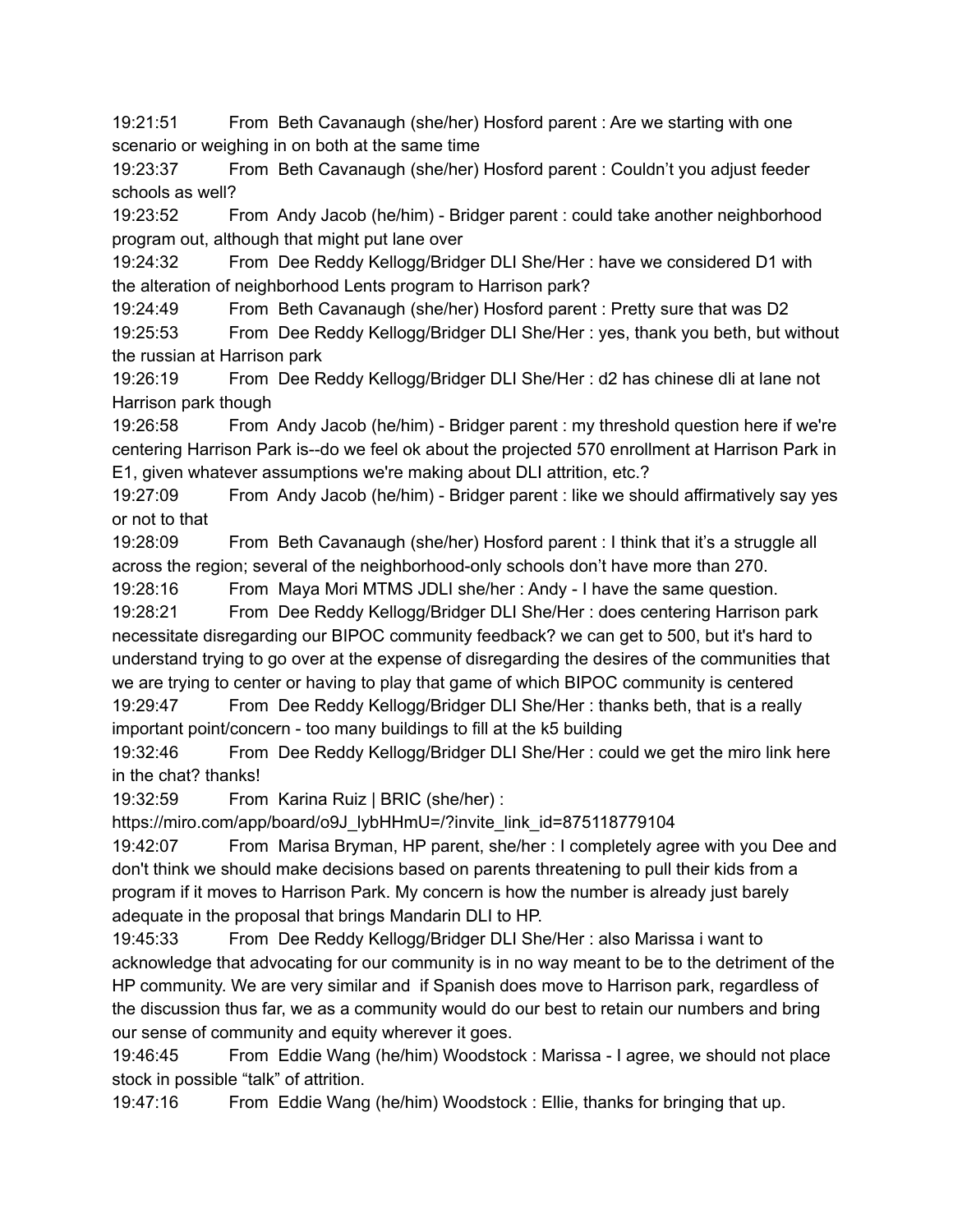19:48:05 From Beth Cavanaugh (she/her) Hosford parent : Are we also intended to talk about the k-5 Spanish program placement (Lent/Atkinson or Lent/Arleta)?

19:48:18 From Karina Ruiz | BRIC (she/her) : yes

19:48:28 From Richard Smith (he/him) Principal - Kellogg MS : Thank you Ellie for also surfacing the voices of Marysville.

19:50:57 From Philip Rafferty (He, Him) Interim Principal Arleta : You're not very clear Judy

19:51:28 From Dee Reddy Kellogg/Bridger DLI She/Her : At Kellogg all three top administrators (principal and both aps) are fluent spanish speakers and both aps are native speakers. Almost all of the Bridger middle staff (I imagine due to seniority) moved with their students to Kellogg including the speech therapist (fluent spanish speaker who previously worked at bridger for years with native speaking children with speech delays and issues).

19:51:45 From Dee Reddy Kellogg/Bridger DLI She/Her : All teachers who instruct in spanish are dual certified and able to teach other disciplines and due to seniority have the option to stay at the school they are currently in and excercised that seniority to acheive a Kellogg placement to begin with. I have to say that it feel really non-productive to discuss trying to force teachers to move their place of employment, particularly in the context of all they have had to endure over the past years in terms of extra work, etc. They, like any of us, have the right to choose their place of employment based on myriad consideration including proximity to work, quality fo the buildign and programing, etc and it is not in the scope of our work to bring into questions the long standing contracts and professional rights that their union has acheived and protected for so long.

19:52:39 From Ellie Russell Marysville parent, she/her : I'd like to hear from Carmen from Lent

19:53:22 From Josh Cody : ^^^^

19:53:34 From Dee Reddy Kellogg/Bridger DLI She/Her: ^^^^

19:54:31 From Dee Reddy Kellogg/Bridger DLI She/Her : our preference for the arleta dli placement is predominantly in light of the lent communities expressed desire to not have a whole DLI community there, i think it's important to hear from them

19:55:16 From Alissa McMaken Roberts (she/her), Woodstock neighborhood parent : I, too want to hear Carmen's perspective

19:55:30 From Sondra Blair (She/her) Arleta Parent : ^^^^

19:55:59 From Karina Ruiz | BRIC (she/her) to CarmenLent She/her

Parent/Staff(Direct Message) : can I call on you next?

19:58:00 From Philip Rafferty (He, Him) Interim Principal Arleta : Technology classes at the middle school is a wonderful addition to a robust program

19:59:00 From Meisha Plotzke | PPS | she∙her : ^^ agreed. That is something we are looking at as we think about programming for MS.

20:04:49 From Philip Rafferty (He, Him) Interim Principal Arleta : Thank you for speaking your truth. I am curious if you would clarify how you feel expanding DLI in the school to a whole school model would negatively impact the community?

20:04:53 From Dee Reddy Kellogg/Bridger DLI She/Her : thank you Carmen

20:05:01 From Beth Cavanaugh (she/her) Hosford parent : I have a clarifying question for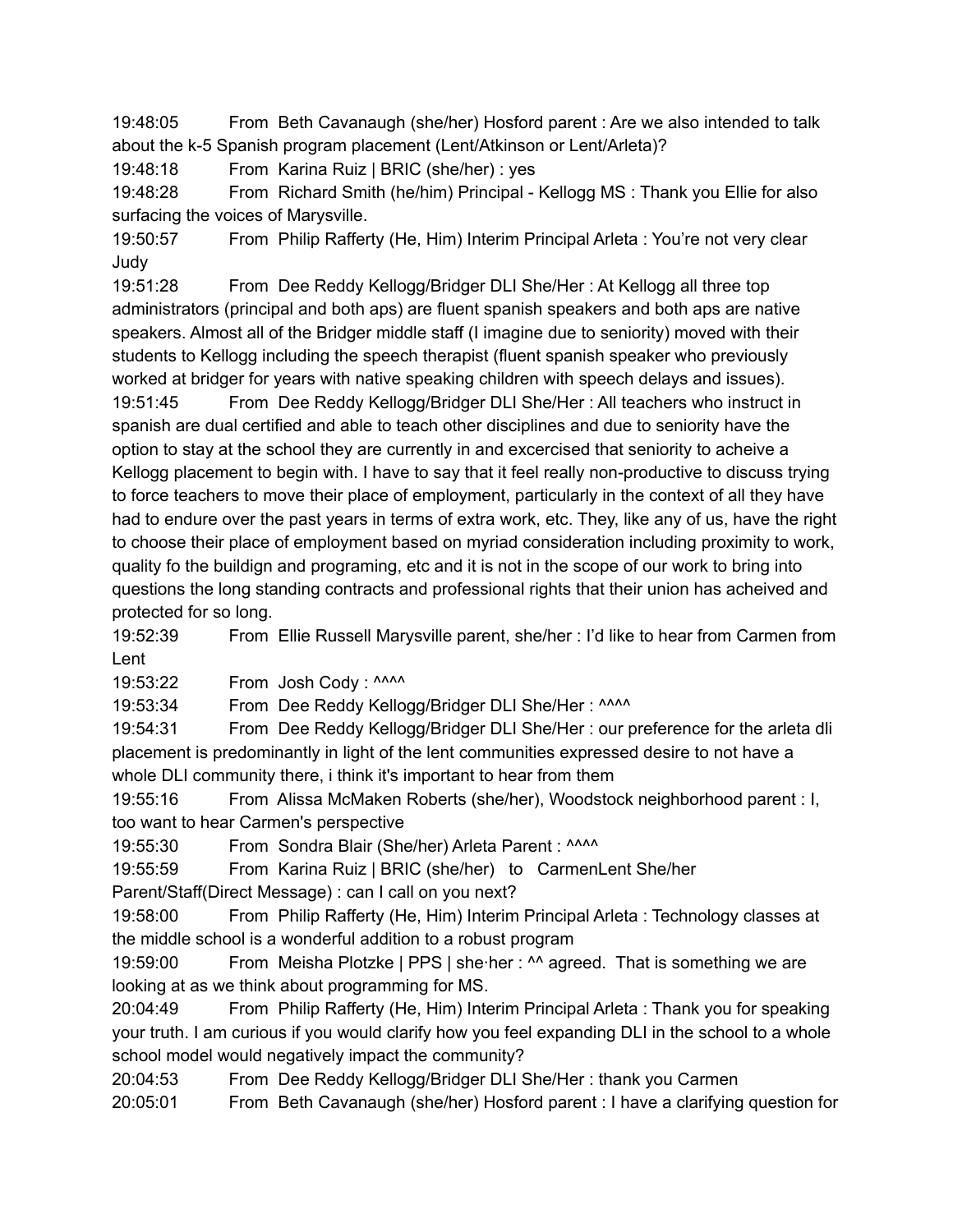Carmen

20:05:06 From Maya Mori MTMS JDLI she/her : Thank you Carmen

20:05:17 From Sondra Blair (She/her) Arleta Parent : Thank you, Carmen

20:09:17 From Alissa McMaken Roberts (she/her), Woodstock neighborhood parent : Thank you for speaking out Carmen.

20:10:39 From Judy Brennan : We tried that in "c" Oscar, but not enough room for 4 strands at Atkinson...That's how Arleta came up

20:11:34 From Beth Cavanaugh (she/her) Hosford parent : Are there suggestions for creating better balance across middle schools in E1? Or are people comfortable with the enrollment levels as they are in E1?

20:12:04 From Andy Jacob (he/him) - Bridger parent : I think that's a good question to get a gut check on

20:12:06 From Andy Jacob (he/him) - Bridger parent : beth's

20:12:51 From Beth Cavanaugh (she/her) Hosford parent : (I don't need to talk, just showing that I'm interested in E2)

20:13:28 From Elizabeth Kennedy-Wong : the question was asked earlier - do we have the student numbers to maintain all the elementary schools?

20:14:04 From Josh Cody : If Atkinson students end up at Harrison Park, what high school would they wrap up in? Considering Atkinson and Franklin share property, it could be odd if they end up at McDaniel, or further out

20:14:50 From Beth Cavanaugh (she/her) Hosford parent : Josh-the packet mentioned that they would continue to Franklin (HP would be a split feeder)

20:15:40 From Eddie Wang (he/him) Woodstock : Josh - HP has a split feeder, some go to Franklin too.

20:15:57 From Josh Cody : thank you

20:15:59 From Harmony Quiroz (she/her), Atkinson NHD parent : Plus lots of split feeders at the K-5 level

20:16:09 From Andy Jacob (he/him) - Bridger parent : thank you for continuing to make this point, Dr. O

20:17:29 From Josh Cody : still lottery though correct?

20:17:29 From Philip Rafferty (He, Him) Interim Principal Arleta : Thank you Dr. O for prioritizing students learning and achievement.

20:17:34 From Judy Brennan : FYI: Bridger/CSS students opting-out to Harrison Park is a possible enrollment boost that is not in the data now

20:17:37 From Marisa Bryman, HP parent, she/her : Beth had mentioned last week that PPS recently informed the King/Tubman Mandarin DLI families that they would only be offering Mandarin at one high school, Cleveland, so I'm wondering whether HP could feed to 3 or more high schools if it were feeding some kids to Franklin, McDaniel, or Cleveland

20:18:36 From Beth Cavanaugh (she/her) Hosford parent : I think that focusing on the middle school placements in E1 or E2 could be considered separately from the K-5 Spanish configuration

20:18:54 From Óscar Spanish DLI : E1

20:18:59 From Elizabeth Kennedy-Wong : can we choose with comments? - I would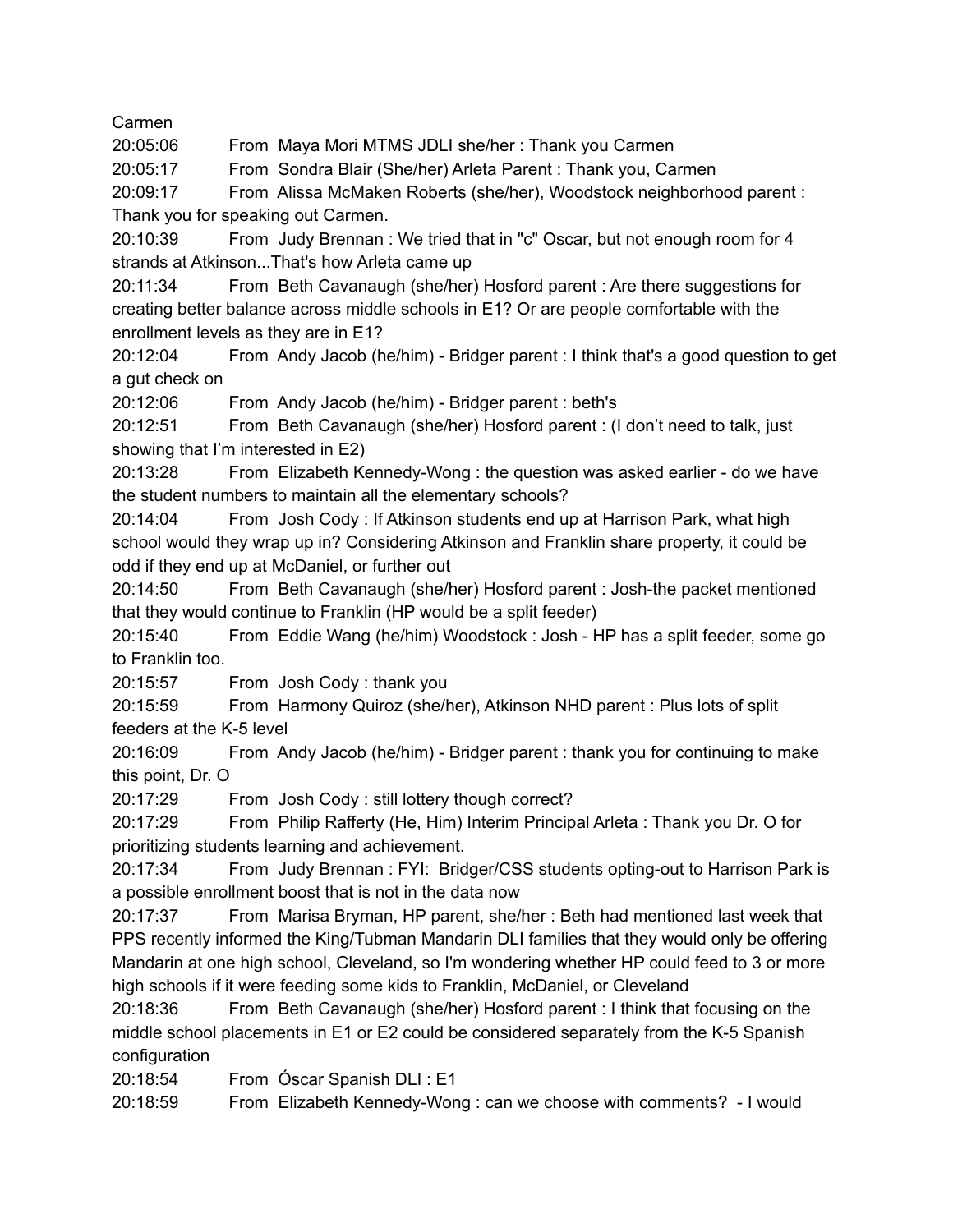choose this if.....?

20:19:00 From Judy Brennan : 60% of the poll was for E1 earlier

20:19:11 From Dee Reddy Kellogg/Bridger DLI She/Her : E1, but really maybe D1 in light of Carmen's comments

20:19:33 From Beth Cavanaugh (she/her) Hosford parent : I don't feel like I can vote until I've heard whether people have ideas for how to balance E2 better (or whether they feel that's necessary)

20:19:44 From Beth Cavanaugh (she/her) Hosford parent : E1 I mean

20:19:50 From Andy Jacob (he/him) - Bridger parent : yeah I just really need us to say what our ideas would be to fix the issues in E1

20:20:03 From Eddie Wang (he/him) Woodstock : Ditto Beth and Andy

20:20:07 From Maya Mori MTMS JDLI she/her : E1 if we can fix the issues?

20:20:10 From CarmenLent She/her Parent/Staff : E1

20:20:11 From Andy Jacob (he/him) - Bridger parent : E1 if we fix the issues

20:20:12 From Andy Jacob (he/him) - Bridger parent : yes

20:20:16 From Sarah Kincaid (Kellogg neighborhood, she/her) : E1

20:20:16 From Andy Jacob (he/him) - Bridger parent : I just want to know what those fixes are

20:20:18 From Alissa McMaken Roberts (she/her), Woodstock neighborhood parent : ditto Andy and Beth

20:20:19 From Beth Cavanaugh (she/her) Hosford parent : I think E1 needs better balance, but if we don't have any ideas then I would have to go with E2

20:20:22 From Marisa Bryman, HP parent, she/her : Agree with Beth. I could support either E1 or E2 but only if E1 could reduce enrollment at Kellogg and increase at HP

20:20:26 From Ellie Russell Marysville parent, she/her : What issues?

20:20:37 From Jennifer Fontana (she/her) Atkinson Principal : E1, however I think we need to seriously address the number of elementary school that would be under enrolled.

20:20:39 From Sondra Blair (She/her) Arleta Parent : Can we see % please?

20:20:40 From Beth Cavanaugh (she/her) Hosford parent : And Hosford is also overenrolled at 90%

20:21:06 From Sondra Blair (She/her) Arleta Parent : Can someone please remind me why we enroll K-5 at 100% and MS at 80%?

20:21:20 From Beth Cavanaugh (she/her) Hosford parent : Elementary is 80% too

20:21:21 From Jennifer Fontana (she/her) Atkinson Principal : E1 leaves 6 elementary schools under enrolled.

20:21:38 From Alissa McMaken Roberts (she/her), Woodstock neighborhood parent : Same with Lane-barely over 500 in E1

20:23:59 From Beth Cavanaugh (she/her) Hosford parent : What I've heard so far: Marysville to Harrison Park instead of Kellogg; or Lent remains co-located and Lent neighborhood goes to Harrison Park instead of Kellogg

20:24:05 From Beth Cavanaugh (she/her) Hosford parent : (As options)

20:24:10 From Andy Jacob (he/him) - Bridger parent : I mean the fundamental difficulty here is you're trying to put the largest DLI program at the smallest middle school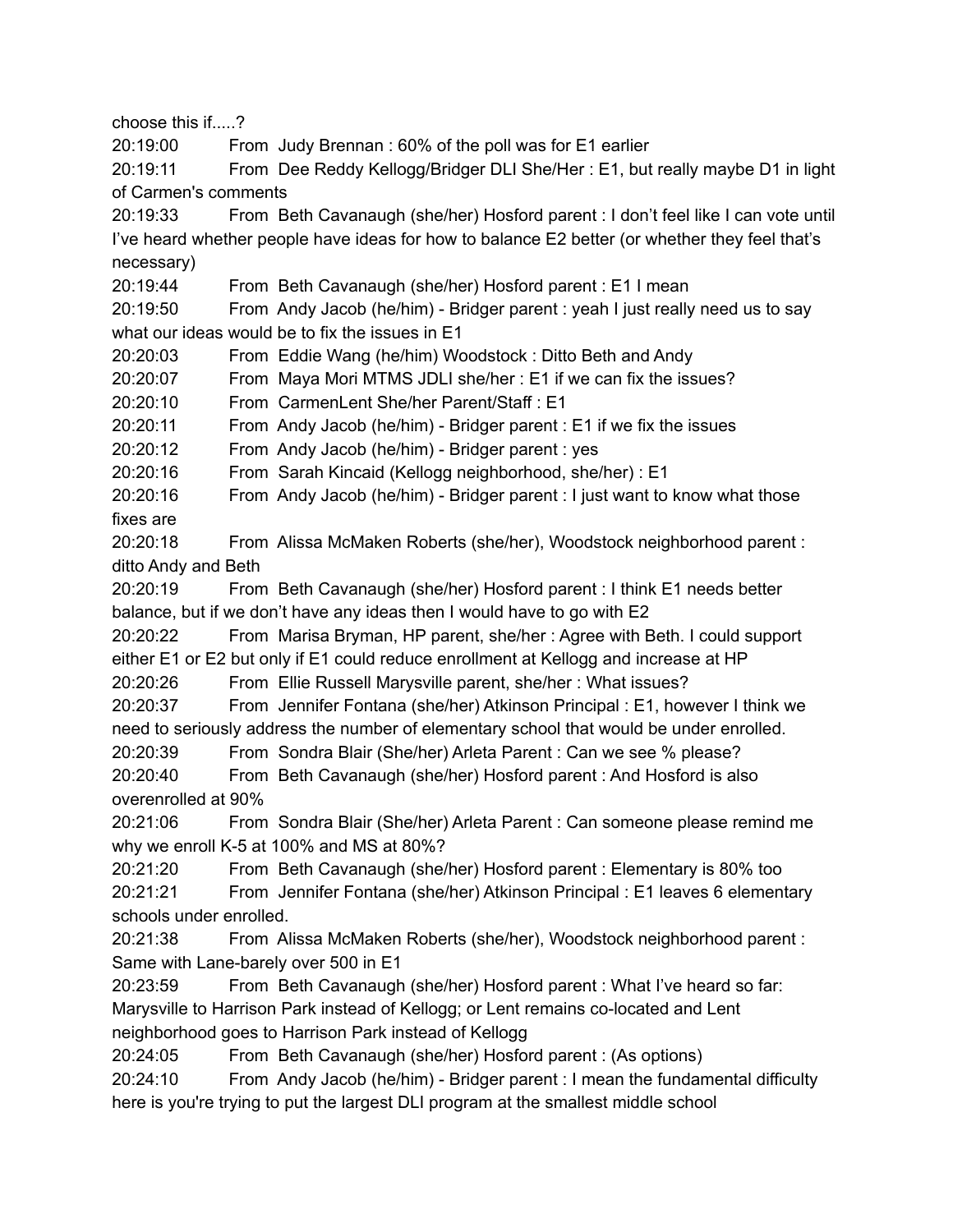20:24:29 From Elizabeth Kennedy-Wong : is this where the boundary conversation can help?

20:25:03 From Maya Mori MTMS JDLI she/her : Yes, can this be managed with boundaries?

20:25:05 From Beth Cavanaugh (she/her) Hosford parent : Elizabeth I don't see how since all of the neighborhood enrollments are already so low

20:25:16 From Sondra Blair (She/her) Arleta Parent : The feeder neighborhood programs are all very small

20:25:29 From Dee Reddy Kellogg/Bridger DLI She/Her : why is it necessary to move Marysville - there are many schools in wealthier neighborhoods that are enrolled at upwards of 90% west sylvan, Beaumont...sellwood up until now

20:25:29 From Ellie Russell Marysville parent, she/her : Wouldn't it make sense for the largest DLI program (Spanish) to go to the largest MS in this conversation (HP)?

20:25:31 From Andy Jacob (he/him) - Bridger parent : boundaries should probably be able to help with Jennifer's concern about K-5 enrollment (and thank you for continuing to raise that!)

20:25:38 From Jed Roberts, FLO Analytics (he/him) to Karina Ruiz | BRIC (she/her)(Direct Message) : I'm here.

20:26:01 From Dee Reddy Kellogg/Bridger DLI She/Her : again, aren't the dli programs part of the neighborhood school enrollment? why are still treating them as separate? 20:26:22 From Harmony Quiroz (she/her), Atkinson NHD parent : Because there are a number of students in the DLI program that come from outside the school's neighborhood boundary

20:26:26 From Sarah Kincaid (Kellogg neighborhood, she/her) : But if we go back to Bridger SDLI co-locating in Arleta, that solves that school's enrollment, and other K5s could have boundary adjustments?

20:26:38 From Eddie Wang (he/him) Woodstock : Dee, are you suggesting we should limit split feeders?

20:26:40 From Andy Jacob (he/him) - Bridger parent : dee, I think the bigger issue is trying to bolster HP's enrollment a bit more, unless you're saying you're comfortable with it as is 20:26:55 From Beth Cavanaugh (she/her) Hosford parent : Sarah but we need to keep enough kids at Arleta to have 2 neighborhood strands (which would be 270—and they're at 275) 20:27:00 From Regina Sun, she/her, AP@Beverly ClearyK8 : I would also say that underserved

20:27:03 From Beth Cavanaugh (she/her) Hosford parent : So we wouldn't really be able to cut Arleta's boundary

20:27:16 From Dee Reddy Kellogg/Bridger DLI She/Her : for a region with underenrolled school, why do we keep going to back to viewing placement of a sought-after dli program in those locations as a negative? does that not boost enrollment?

20:27:44 From Harmony Quiroz (she/her), Atkinson NHD parent : we've seen that there are negative impacts to the neighborhood strands especially in low SES schools

20:27:56 From Beth Cavanaugh (she/her) Hosford parent : ^^^^

20:28:02 From Harmony Quiroz (she/her), Atkinson NHD parent : we can't just plop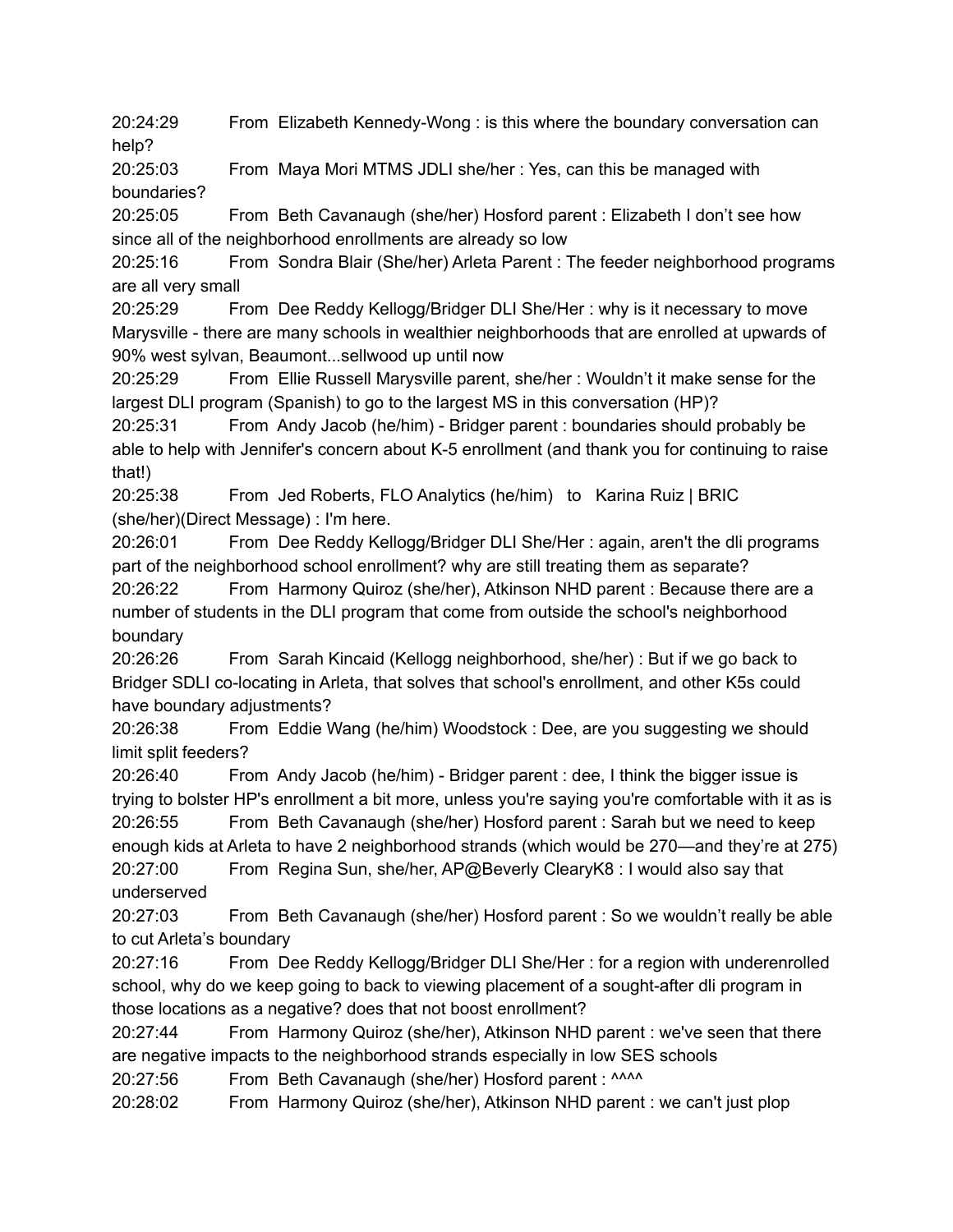immersion into arleta for enrollment

20:28:13 From Harmony Quiroz (she/her), Atkinson NHD parent : we have to look at the full picture of the impact of that move

20:28:58 From Andy Jacob (he/him) - Bridger parent : dee are you talking about the mandarin program or the Spanish program re: it potentially boosting enrollment?

20:29:04 From Dee Reddy Kellogg/Bridger DLI She/Her : dli and lent and arleta should boost enrollment-and harmony, I don't think that "plopping" is the right view about it. if it is a desirable program and encourages family not to opt out of the neighborhood school, why is that not a positive?

20:29:22 From Dee Reddy Kellogg/Bridger DLI She/Her : i'm strictly speaking to the k5 placements

20:29:39 From Andy Jacob (he/him) - Bridger parent : because we just saw data showing that creating a new co-located program could potentially hurt kids in the neighborhood program at arleta

20:30:10 From Richard Smith (he/him) Principal - Kellogg MS : Currently, if you live next door to Kellogg you aren't enrolled to Kellogg...

20:30:31 From Regina Sun, she/her, AP@Beverly ClearyK8 : Sorry. I wanted to surface centering BIPOC students not in DLI who live around HP and those around Kellogg.

20:30:36 From Beth Cavanaugh (she/her) Hosford parent : Adding to Harmony's question—if Arleta or Marysville were moved out of Kellogg (leaving only one small neighborhood school as an English-only program) does that create some of the same issues for those English-only students that we were trying to avoid with small middle school DLI programs?

20:31:21 From Sarah Kincaid (Kellogg neighborhood, she/her) : Harmony- of course! I bring it up only because it has been discussed as an option that we should get more real neighborhood impact data about, esp. in light of what Carmen shared about Lent.

20:31:38 From Dee Reddy Kellogg/Bridger DLI She/Her : Andy - I guess i would argue with your takeaway from that data. My takeaway was that obviously family self select into a desirable program so it creates and imbalance that needs to be address programmatically through balance colocations, etc.

20:32:26 From Marisa Bryman, HP parent, she/her : Keep in mind that Kellogg is very centrally located so it's the closest middle school to many people and not all of those will be able to fit at Kellogg. Even parts of the HP attendance area are located closer to Kellogg than they are to HP.

20:33:42 From Ellie Russell Marysville parent, she/her : Dee, DLI programs have more resources than neighborhood students, that is my concern. It's also a choice to attend DLI.

20:33:52 From Dee Reddy Kellogg/Bridger DLI She/Her : creating a school choice in a neighborhood does not take away or diminish the neighborhood - not sure why we are accepting that as a given. we are struggling with properly enrolling schools but then still resistant to creating choices for families that might help them decide to remain in their neighborhood?

20:33:55 From Andy Jacob (he/him) - Bridger parent : @dee at minimum it would require a lot of thought about how to avoid the really clear trend we saw in that data